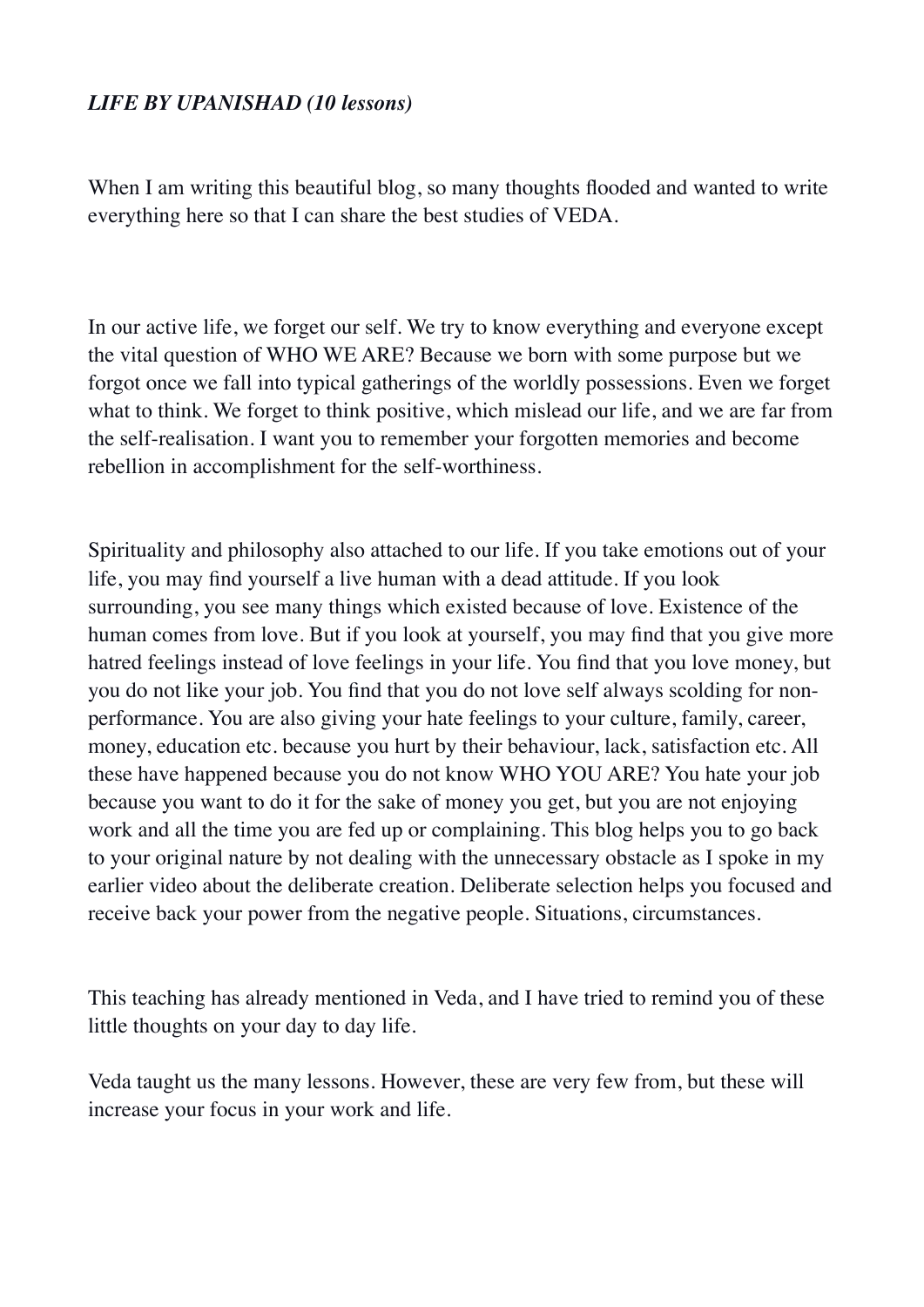## *Lesson 1 ONE WHO FOLLOWS THE PATH OF VIRTUOSITY NEED NOT BE WORRIED ABOUT THE WEALTH AS IT COMES TO HIM NATURALLY WITHOUT MAKING.*

 Every human born is with some different unique skills. Successful people not cut from the different cloth but they know what they are and do work persistently behind the achievement of the goal and skills they acquired. In this blog, I am more emphasising on WHO YOU ARE? Because we all know that we are wearing the cloth of this Body. But Body always needs our attention never wants us to work hard. It always distracts us by the conscious mind that you cannot do certain things. Make you ever wondered and overwhelmed with the items to be accomplished. It needs pleasure, rest, entertainment and never allows you to try it as your laboratory.

Here I am encouraging you that your soul is more prominent than what the material Body you are living. So use your Body as your science laboratory. Use your Body for different experiments. And seek knowledge of self through it. I am giving an example of the Body how it stops you in doing something. First, try to learn yourself separate from the Body. Observed it and introspected its daily activity and movements. If you carefully watched that your conscious mind and Body always refrain you from taking new steps, hardworking and always giving you doubtful and fearful thoughts for any fresh start. But think what you would do if free from all these worrisome and stressful thoughts? You jumped to and excited to take that action. So use yourself wisely. In my next blog, "finding yourself" mentioned elaborately to find your passion. This will helps you to understand more about this point.

Now think of the work which you like, and you would like to give more hours behind it. Even you do not know how many hours passed. When you are feeling so much focused and concentrated on the work you do, and think that ecstasy and bliss by doing that activity called PASSION. It drew you have some excellent skills, and you enhanced it by practising more n more. You may learn more practical points in my next blog of "FINDING SELF".

When you are following your skills, what happened to your brain and emotions. You become more aware of the situation. You develop your intuitions for your work. So before you do anything physically, your mind rewires the same and you have mental images which help you to create the best brand. Whatever skills you may have whether you are a good singer, writer, teacher, business person, an engineer or anything. Just see yourself. Use your Body as an experimental lab and work hard to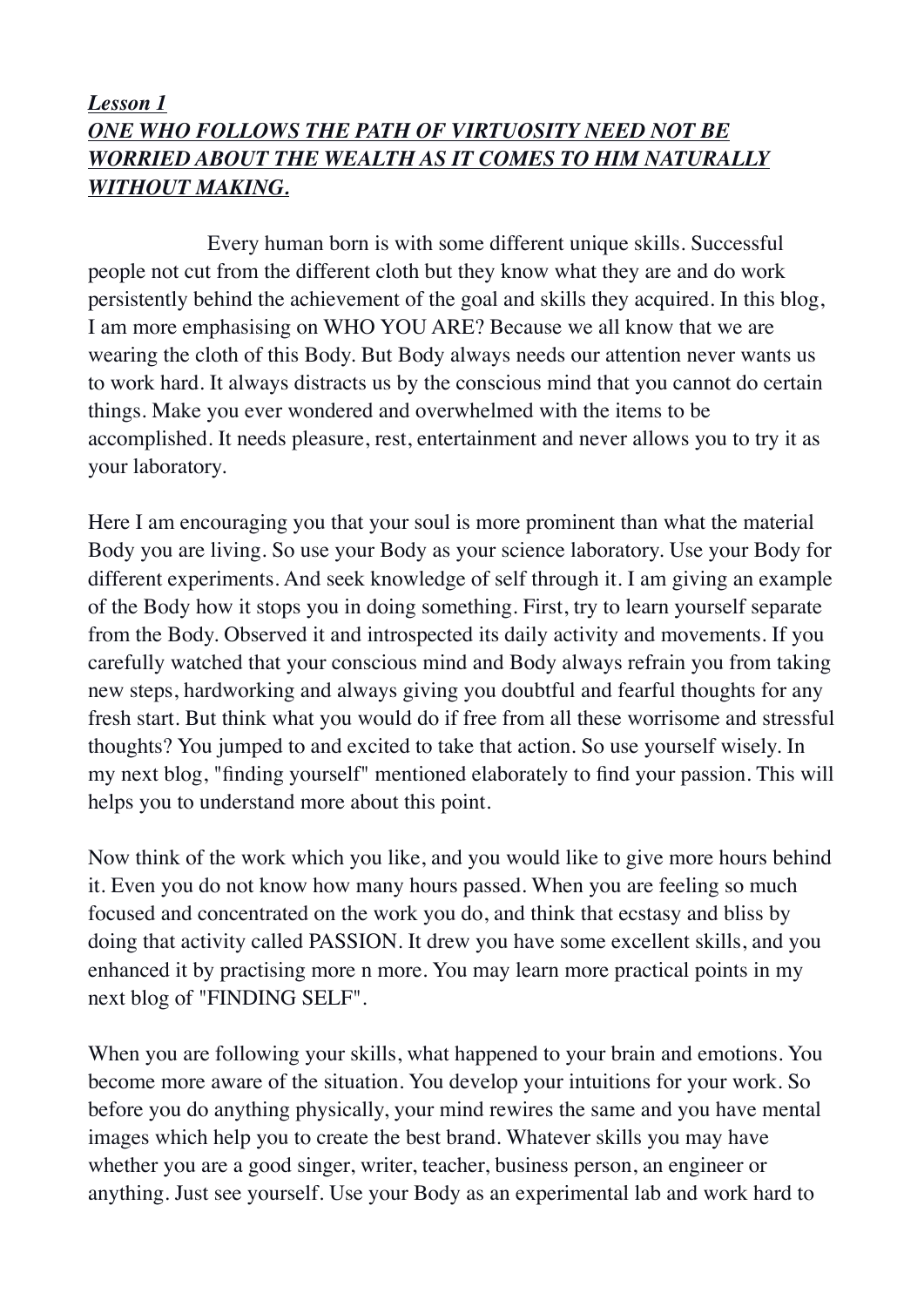enhance your skills. Grab knowledge or take some personal development classes. Take a note daily about your improvement and challenge yourself to be better and better than yesterday. Remember we are growth-seeking people, and if our growth is stagnant, then we slowly we lose the charm of living life. So find your skills and trade them smartly you never need to be worried about the money as it flows automatically to you.

If you work for money, then it never works for you. Because your attention is in making money, but when you follow your path to create some best or to enhance your skill to do some innovation your focus is only on to perfection, simplicity and always giving value for money. You may take an example of any business person, scientists, singers, authors. What are they? They are a follower of their skills to enhance them and give their best to society. They are shrewd in terms of their work. So watch yourself deliberately and find your passionate work. Do it and follow your passion.

#### Lesson 2

# *ONE SHOULD BE CAUTIONS NOT TO SPEAK ANYTHING THAT HURTS OTHERS. SUCH KIND OF SPEECH NEVER HELPS BUT ALWAYS BRINGS DISTRACTION.*

Words are making life and destroy it. We have heard many stories, and our two major battle happened which we called **MAHABHARAT & RAMAYAN.** Words are compelling as it expresses your feelings and inner thought process. It has well said that terms if used in anger it works like a poison. As we knew when king Dasharath mistakenly shot Shravankumar his parents had cursed him that he also died in the separation of his beloved son Ram. Words used in happiness it becomes blessings. When you are using words, not only you burnt others, but you burn yourself first then others.

Now you feel how come I distracted. Because it is more comfortable to express rather than just dump all feelings inside. Here I am not telling not to communicate. But express and use your words wisely. Because even after you speak words, you do not feel good about the same. But feel more trouble with its pros and cons.

Think of while when someone has appreciated for the great job done by you. And you feel proud, satisfied and even worthy for yourself at that time. But when someone told you harsh words or cursed you or use abusive, then you feel as if you drink some poison as bitter as you can imagine. Same way when you are complaining or when you are scolding, you create a negative zone for yourself first. Then your body reflects your thoughts from your behaviour and actions you take. And it distracts you from the desired destination you want to achieve. Because your words are creating an environment which leads to positive vibes and negative vibes. When you complain you empowered your energies to negativity due to this you feel depress, angry, irritated and your mind can't see things over above the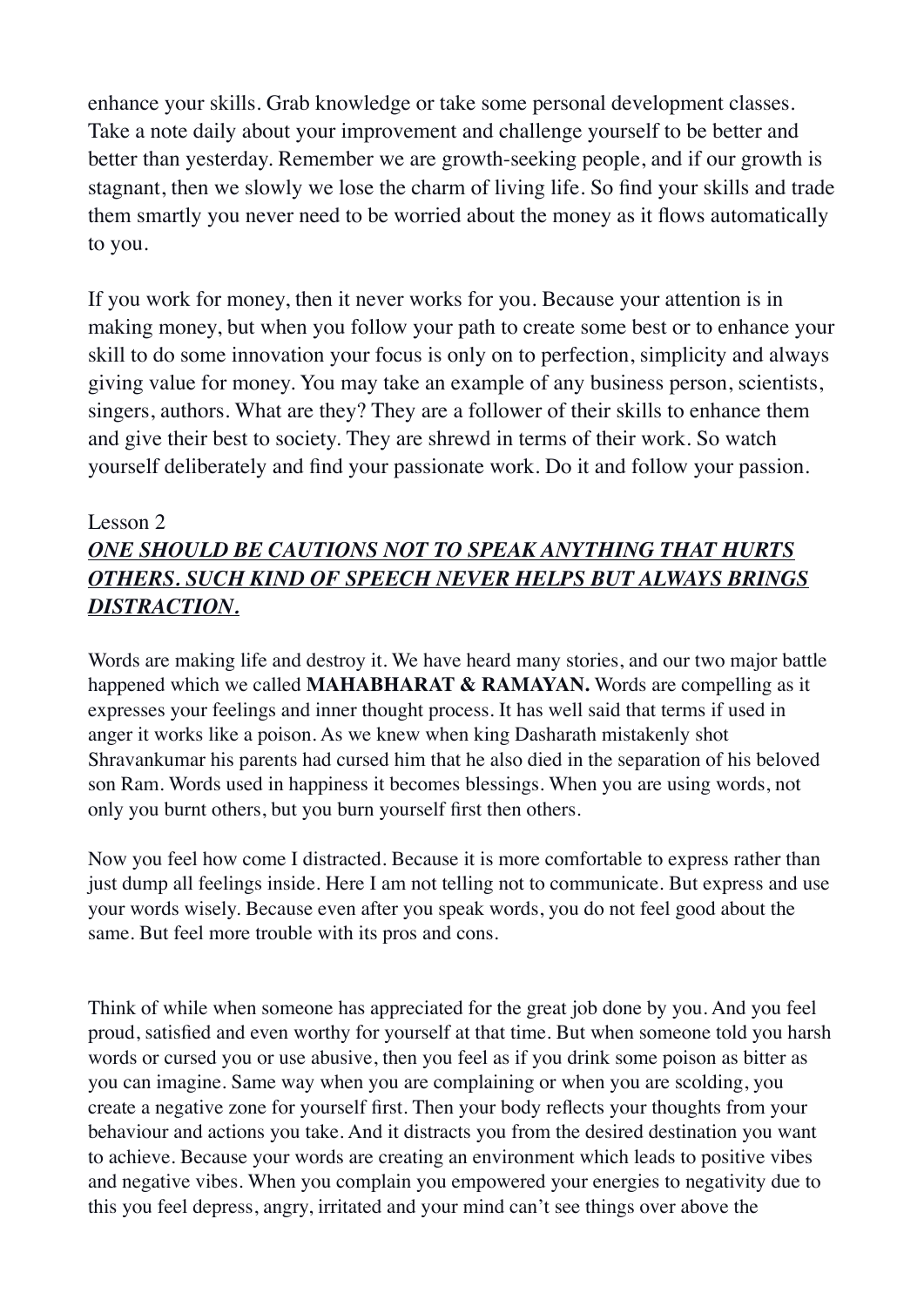situations happened which was negative. But rather you acknowledge the situations you will be able to see the reasons behind it. Your self talks or communication with the others as well empowering you and others with the energies you express through words.

As narrated in the story about one of the Sales manager. He promoted as a regional manager handling the whole team of 25 employees who reported him. He was working hard for the target but unable every month to get to it. And he has always questioned why am I not achieving the desired one? He attended one of the seminar and where he taught and introspected that before he deals with the client, he has always doubt on products he sold. Also, he questions whether the customer understood his product or not and in that dilemma, he looses his best clients.

He has asked few questions to himself.

- 1) What is self talk before I meet a client?
- 2) Should I feel comfortable with the product?
- 3) Any doubts related to product I sell in market?
- 4) How customer judge my dilemma?

When he introspected his inner communication a sales manager understood about his doubts related to product. He understood because he himself not convinced with it he could not make others to convince about the product.

These we called self conversations. We all human always have mind chattering, and we talk to self. Most of the time we talk negative which deplete ourself and that makes miserable. So words, whether used as self-talk or as with others, should be balanced and used wisely.

### Lesson 3 **ONE HAS TO BE HUMBLE IF HE DESIRES TO ACQUIRE KNOWLEDGE.**

We as human deal with Ego. As we all never want to feel inferior to others, we always boasting or dominate our nature on others. Especially when someone has less education, power or weakness. But Veda taught us outstanding learning of being grounded.

#### **How come you can learn to be grounded?**

With the action, you get the feelings of Karmayogi, but when you introspect it as a SUBJECT, you become grounded. Nowadays whenever something good or some appreciated work done by us we feel that it is "I" who did this and we like if being recognised by people. But by looking at actions as a SUBJECT, you become humble with your activities. We understood it is not only "I" responsible for operations. But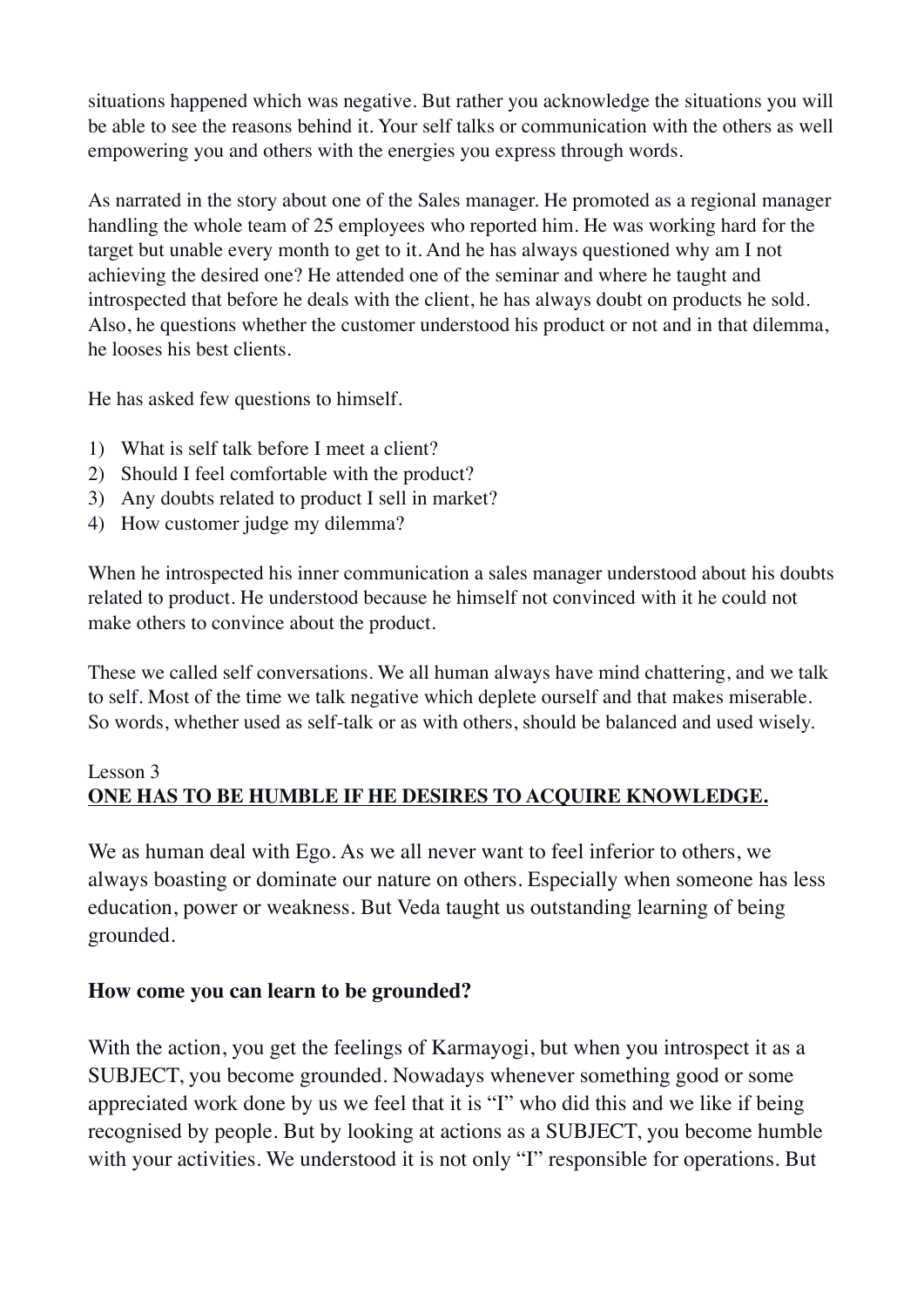there are surrounding other situations, circumstances and people created in such a way that we can provide our best with the absence of pride.

Here, I like to narrate a story of the Ramayana while Muni Vashishtha was sitting in Anusthan for some Yagna, Tarkasur has broken the Yagna. According to rituals Muni Vashishtha was unable to give punishments for his sins as he bound by the Yagna rituals. He asked Shree Ram to kill and punish Tarkasur so that he would be able to finish his Anushthan. Shree Ram by doing so he killed Tarkasur, and Muni Vashishtha blessed him with the weapons which help him in future. That time Shree Ram with bowed hands asked for blessings and told, " this I could do with the help and blessings by you. And it is you who encouraged me to did this action. " By listening so, Muni Vashishtha blessed and told, " as you grounded that you do not have proud of the did but you see your action as a Subject as well. "

### **What happened if we see our actions as a SUBJECT?**

When you do something good, you are feeling proud for yourself as same felt by others At the same time you become blind in observing your actions minutely and hence next when you do some act or some other with the proud of being known to everything you make a mistake. This will lead to fail in the results. But when you observed as a SUBJECT you can analyse your mistakes and by visualising again and again you will become master of your action which gives you learning for persistence and perseverance.

#### **Lesson 4**

# **ONE SHOULD EAT NUTRITIOUS FOOD AND EXERCISE REGULARLY. VIRTUOUSLY DEEDS PERFORMED WITH INTELLIGENT SHALL NATURALLY BRING GOOD WEALTH**

Human body blessed by five senses. We have senses like smell, vision, taste, touch and hear. We feel our outside world and worldly possessions give us a tremendous amount of happiness because of these senses. In Shreemad Bhagavad Gita these senses should be ruled by the soul. We are more concerned about our two senses, more, i.e. TASTE & CARMEN. With the variety of different taste in the food, we like to eat nowadays more process food and faramented one, which affects our liver and Intestine. Our Intestine as unable to process it properly it directly go our blood vessels and we have different issues called heart fail, blood sugar, blood pressure and cholesterol.

As we all know that eating healthy fruits, vegetables and nuts we nourish our body and give proper sources of Vitamins and Minerals. As our Intestine needs time to appetite our food at least for 6 hours depending on food quantity and food intake, we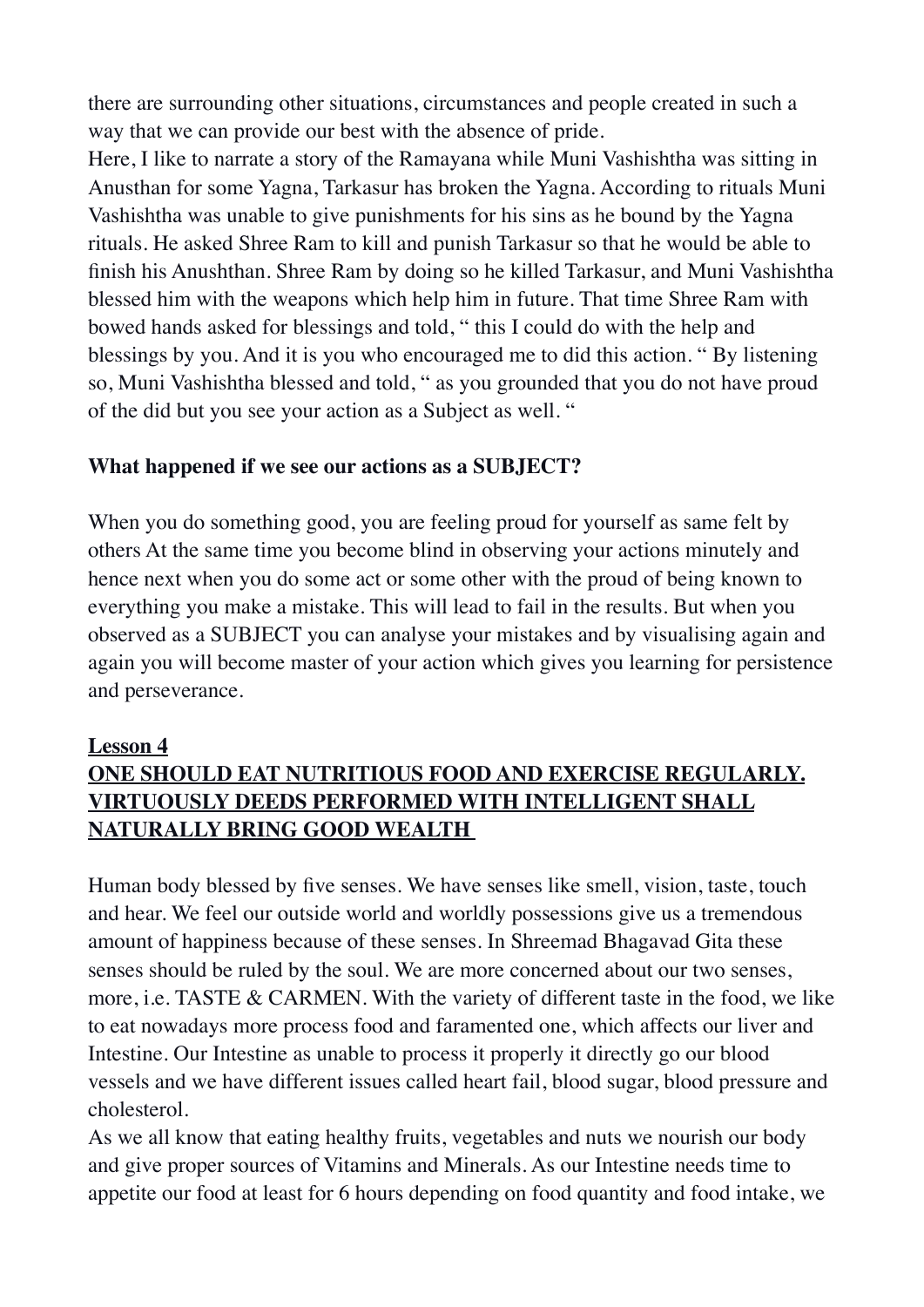need to follow fasting. When we fast we give rest to Intestine and that time it purifies and detox all dust and remaining food from the body through urine, perspiration and latrine. With the excellent detoxification, you are not facing issues of high blood pressure, cholesterol and blood sugar. Even many fungus and infections cure through the fasting process. With the daily habits of Yoga and exercise fills your lungs with the oxygen. Also, if you lift the weight, it builds your strength and will power. I am not here to talk to you about the food and exercise part, but when you follow this regimen, your brain generates more dopamine with the less cortisol, which I have discussed in my next blog how cortisol breaks you down. With the healthy regimen and with the feeding of good books and blogs, you feed your mind, which generates BDNF with the more inspirations and enthusiasms in your life.

When you generate this dopamine, you will be intelligently looking at surroundings challenges and problems with more opportunities. You less sabotage yourself, and by doing so, you can help first yourself to become best. You like to feed yourself with the positivity and energy like to work hard because by this regimen you will find your vocation which helps you to work hard without looking at the hours and days. You become so obsessed with the work that you crave for perfections. When you follow this in your life, you will have a natural flow of wealth, health and prosperity. You do not need to worry or beg for weekends for relaxations. But you enjoy all your workdays as well with enthusiasm.

## Lesson 5 **BY ENTHUSIASM ONE CAN ACQUIRE UNIMAGINABLE STRENGTH.**

When you know your real nature and your vocation or your passion, you become enthusiastic towards your goals. You become less procrastinated, and you can imagine in doing your best work. Like sixteen chapel best version of Leonardo d Vinci who broke his back to deliver his best. They follow their passion unless they become perfectionist into their work. When you are enthusiastic in the achievement of the desired goals, you can easily visualise its outcome and your brain run over n over the same image, which makes you a perfectionist. Enthusiasm leads to less procrastinate, and you do not sabotage yourself before any activity. As it builds your strength through mental pictures and makes you more strength to achieve and move on in your life.

## **Lesson 6 THE LEADER WHO CARES FOR HIS SUBJECT CANNOT BE VANQUISHED EVEN IF ALL HIS ENEMIES BECOME UNITED.**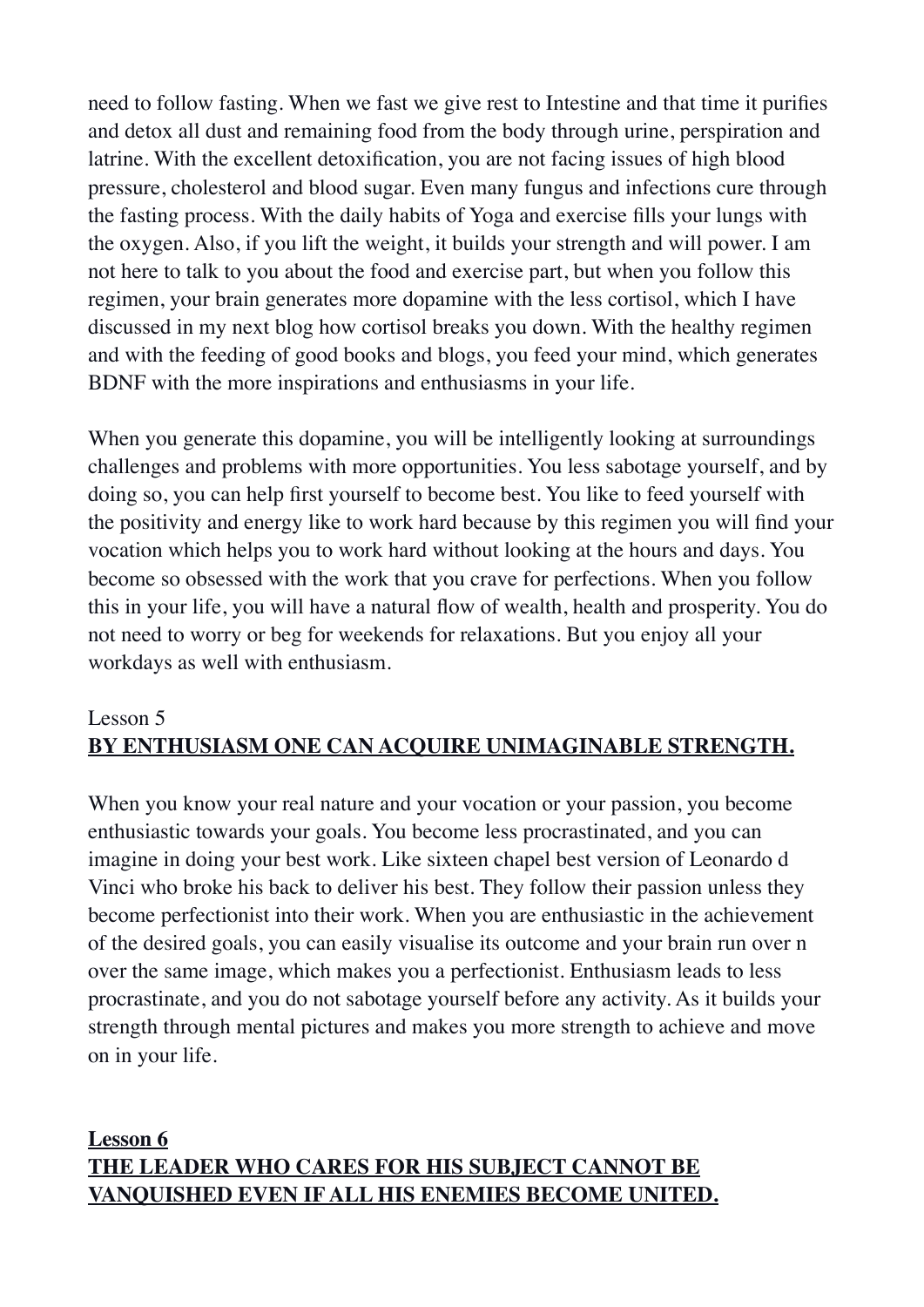A leader is a title in the form of the action one can lead throughout his life—a Leader who leads others, but before that, he drives to himself. There is an excellent story of Mahavir Swami in which he had been requested by one of the mothers to stop eating jaggery as it is harmful to her son. Mahavir Swami told her to come and see him after two days. When she again came, Mahavir Swami has instructed of mother to her son. Mother was astonished and asked why he took two days for this act. He said calmly," before I asked someone not to eat, I should leave that first and then ask someone to do so." Unless being a leader, you do not know the pain and disciplined faced by your follower; you would not be able to win any battle. To win the fight, a leader has to achieve and rule all his senses along with his Ego; then, he will be able to lead others.

If a leader leads himself with the care of the target and decides to win over through Id, he will succeed. As his complete focus is upon his senses through which he rules over his Ego.

## Lesson 7 **A MAN IS KNOWN BY HIS DEEDS SO OUR DEEDS SHOULD BE SUCH THAT HELPS IN EARNING RESPECT IN THE SOCIETY.**

Who will remember you after you die? A great question to self. After you only till two generations will remember you as a Grandparent, but you are alone live in their heart through your actions and deeds you do in your whole life. To earn respect which is far better than making money and wealth. When you develop feelings of compassion, kindness and forgiveness, you will be able to act for others.

We are living in a society where we have given our driving seat to others. Here I am mentioned driving seat as if your feelings. As we are depended on the outside world for our emotions, that we blame them feelings. But to develop the feelings of compassion, forgiveness and kindness see within. Observe what you are and why you are? Who is responsible either me or society? You will get an answer for the real cause. Same way visualise your cemetery. What would you listen? What are the family and friends talking about you? Are they talking about your work or for you? As we cannot bifurcate ourself from our actions we did in whole life we earn respect accordingly. Respect and goodwill will obtain through your kind words and actions. We never buy it from the market. To build better sense and value yourself visualise your death and what people are talking about you. You will start value yourself as much as they. By visualisation of your death, I am not talking about to be negative. But imagine and feel what people lose most in your absence. It will increase the sense of respect for yourself, and you can earn respect with your daily course of action.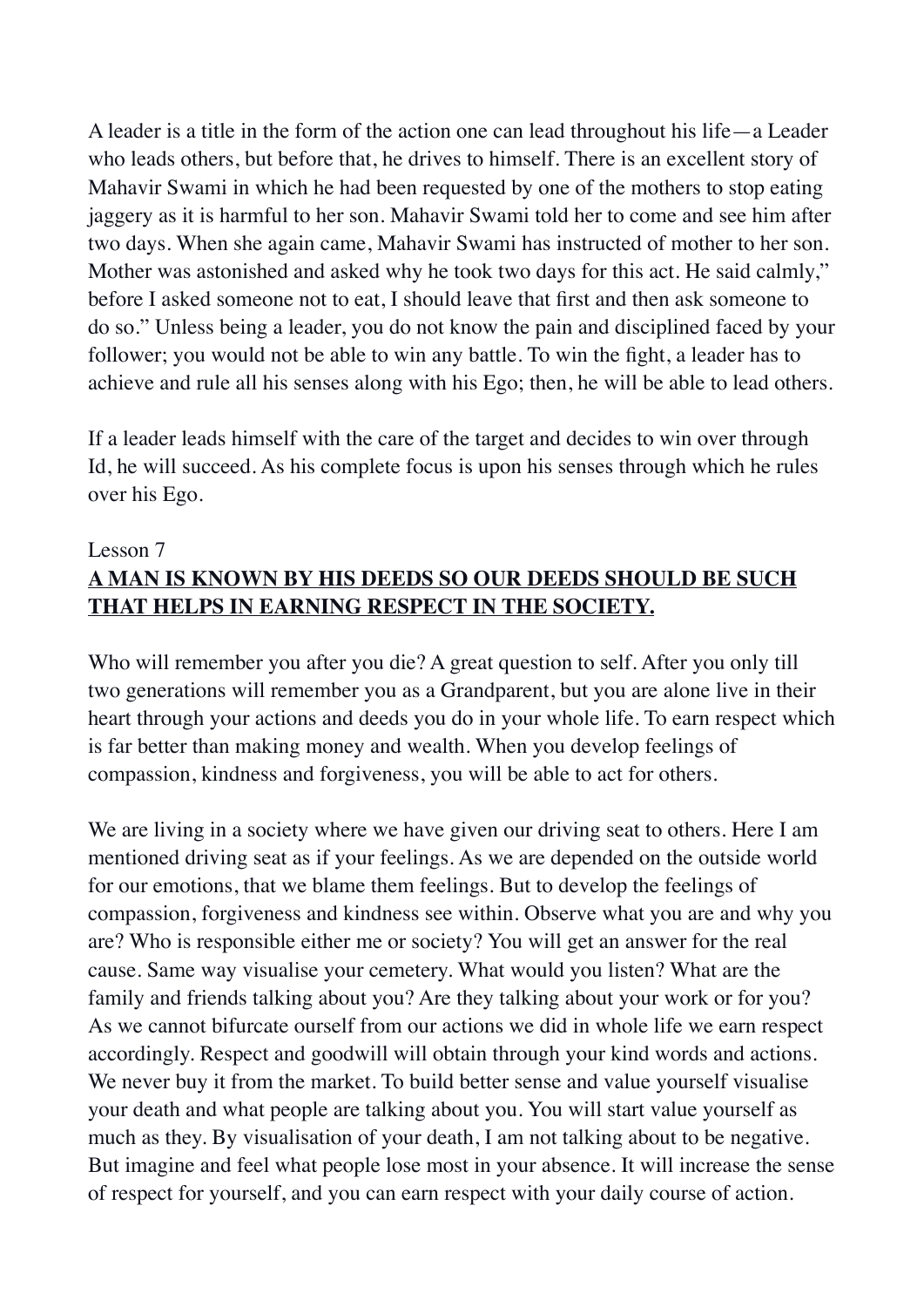# **Lesson 8 CONTEMPLATION GIVES DIRECTION TO OUR KNOWLEDGE AND LEADS TO REALISATION.**

Contemplation meaning is to concentrate on something for a more extended period. With the religious point meditating or do prayer to the inner soul. That is what exactly our work as a human. We are born in this world for the completion of our work. Be it you are from any castes, creed or countries this law works in the same way as Gravity works for every living being.

In my next blog of Finding self, I have much focussed upon the inner self. When you understand your skills, qualities and weaknesses, you can polish yourself to become the best version of yours. Any successful people not cut from different cloth but they understand who they are and their qualities. They work upon conditions in which they are best and lead themselves as a leader. Life can be more comfortable or hard that is decided with the help of your behaviour and thought process.

When you are hungry to know about the self, you will be able to understand that God ha has given you some unique quality which best and very different from others. To work on those qualities, you have to spend the right amount of time and energy. You have to deal with your inner self-talk and push self until you achieve best.

When you focus on your self, you find some of the significant characteristics. Be is you are good orator, author, leader, business person, mother, family man, painter, artist or anything you may label it. But whatever you are currently you are having self-satisfaction than do best to achieve your outcome. Because no one observed your work might be, but there is only one person, and that is, you can see your work and self daily. If you dare to stand in front of the mirror and ask whatever you do, you do for what? For whom and why? If there is a satisfactory answer come then you may find yourself in further deep in the course of action. But if your answer comes negative, then this is the time you should start chasing that version with whatever tools you have. Initiate with your qualities. Do not wait for better opportunities to come but jump whatever you have. Whenever you focused your thought power flows there.

## **Lesson 9 IF A PERSON BECOMES FATALIST AND DOES NOT PERFORM ACTIONS HE SHALL LITERALLY ACQUIRE NOTHING.**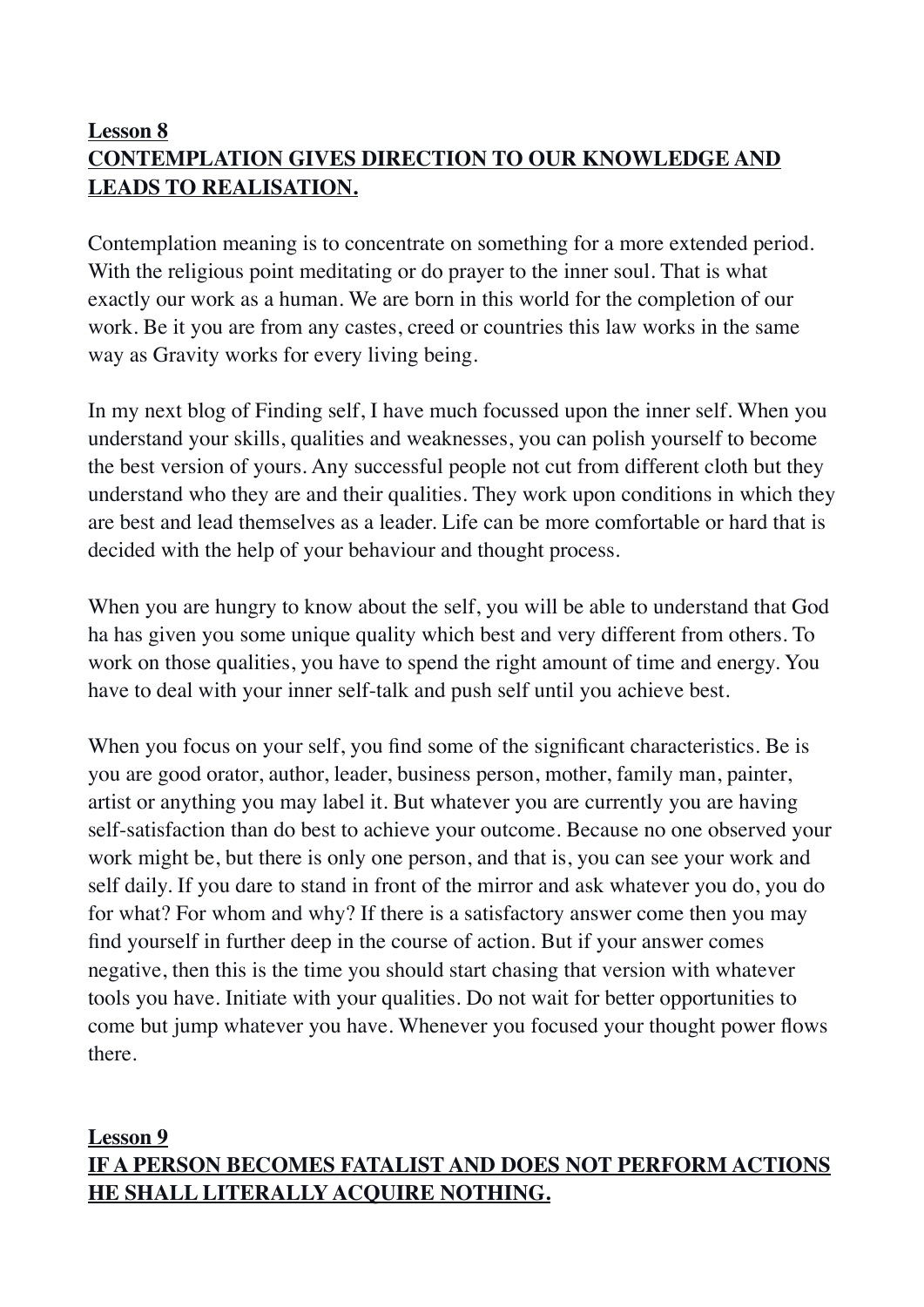A fatalist who determines that there will no change whatever he or she might do because the outcome is predetermined. Fatalist shares a sense of being powerless to change the world.

I love to share here one of the stories of a dying man who waits for God to save him. Yes, there was a village having flood due to heavy rainfall. All villagers left their place and going to some safe place where they can survive their family and cattle. But there is a man who believes so much in God, and he climbed on the tree. As soon as flood increases people asked him to drop down and stay at some safe place. He was not listening by saying, "A God will come and save me. " Slowly, the whole village becomes empty. A man is waiting for one boatman meanwhile is coming to save him, and he asked to come down. He said, "No if God will come, then I will come down." A man gets second chance where the team of army asked to take a rope, and they will pull him, but he again said," No."

At last, one big bush came and stopped he again not jumped by saying," Oh God, unless you do not come to save me, I will not happen." Then he died by submerging in water. When he met God, he complained, "Why did not he come to save him?" God told him," you fool I sent you three saviours, but you said no by saying if I come then only you can save. I only who sent those saviours but it is your foolishness caused you death."

It is same happened with all of us. We are waiting for the right time and opportunities to come. We gradually become fatalist as we postpone all our action for the best time to come. And in this waiting time, we utilise our best energies on the wrong path which leads us nowhere. As per the law of Karma, you are unable to reap anything. Where we blame our luck or God, but this lesson teaches us that we can start with whatever we have. Right opportunities and time will knock your door.

# Lesson 10 **ONE WHO MAKES A RESOLUTIONS AND THEN MAKES SINCERE EFFORTS TO REALISE DREAMS, NOTHING STOPS HIM FROM REALISING HIS GOAL.**

As I am writing lessons of Veda, but this is also very much proven that when you are behind your Goals, you achieve them with your full focus and course of actions. Here I am talking about Goal settings. This terminology we have heard almost all corporates, schools or even in personal life. First comes the clarity of what do you want. When you understand your values and understand your fundamental skills, you will be able to achieve anything you dream for. Be it knowledge, wealth, health, serenity, bliss, happiness or anything. But you should know what do you want? Life